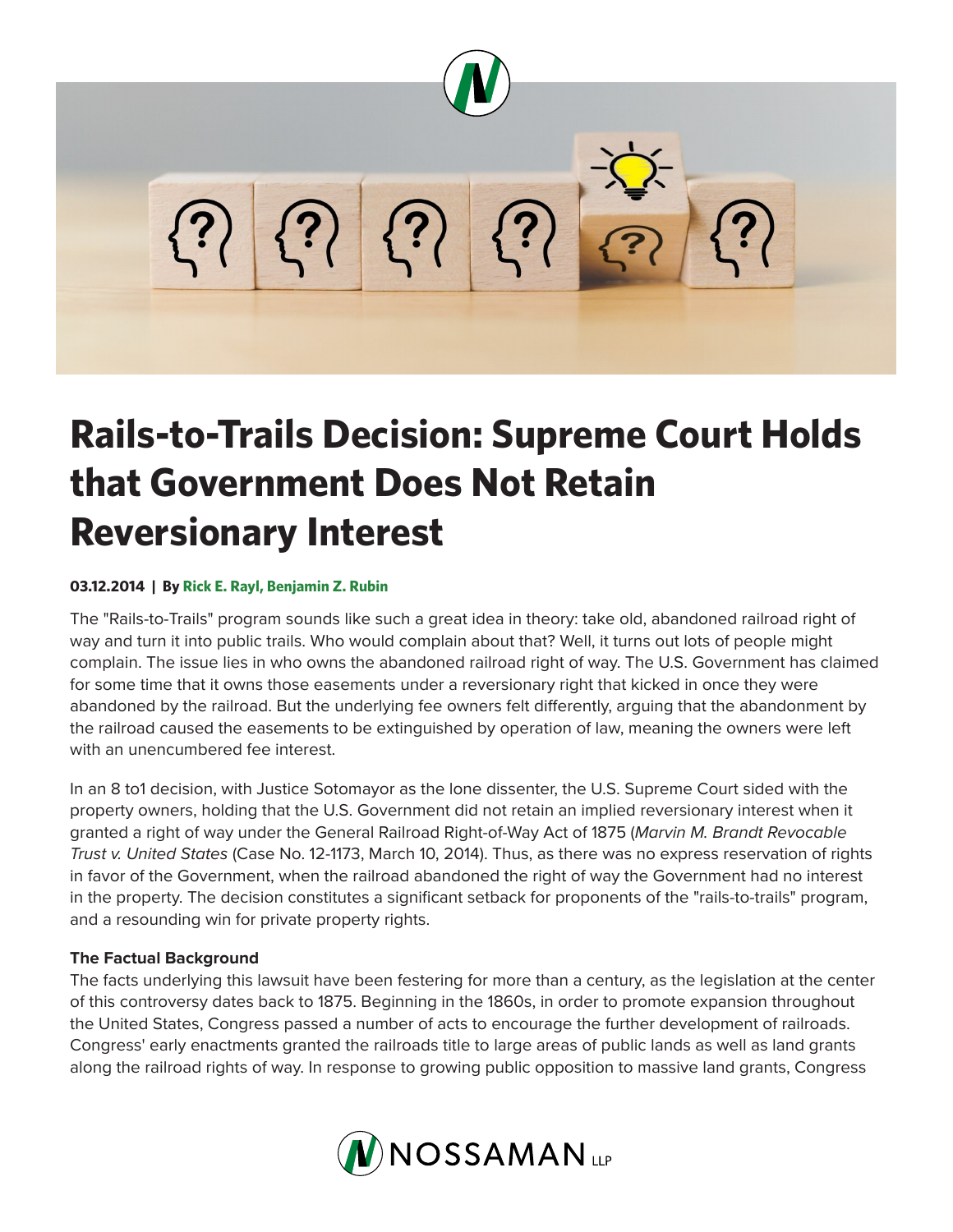passed the General Railroad Right-of-Way Act of 1875. The 1875 Act did away with the large land grants, and limited the property conveyed to the railroads to a 200-foot right of way, which the Supreme Court later held qualified as easements, not full fee ownership. The 1875 Act was the law of the land until 1976, when Congress repealed it.

In 1908, pursuant to the 1875 Act, the Laramie, Hahn's Peak and Pacific Railroad obtained a 66 mile long, 200 foot wide right of way in Wyoming. The railroad was completed in 1911, and subsequently changed hands a number of times. In 1976, the Government conveyed an 83-acre parcel to the Brandt family; part of that 83 acres was crossed by the railroad's 200-foot right of way. While the conveyance contained a number of exceptions and reservations, including that the land was granted "subject to those rights for railroad purposes as have been granted to the Laramie Hahn's Peak & Pacific Railway Company, its successors or assigns," it was silent as to what would happen if the railroad abandoned its right of way.

In 2004, the Wyoming and Colorado Railroad, the then owner of the railroad right of way, tore up the tracks and abandoned the right of way. Two years later, with the intent of transforming the right into a public trail, the Government filed an action to quiet title, naming as defendants all of the owners of land crossed by the abandoned right of way.

# **The Lower Court Proceedings**

The Government argued that it had an implied reversionary interest in the right of way that was triggered upon the railroad's abandonment. The Government settled with or obtained a default judgment against all the landowners, except the Brandt family. The Brandt family challenged the action, arguing the railroad right of way was nothing more than a common easement, and as such was extinguished upon abandonment, leaving the property unencumbered.

The District Court agreed with the Government, however, and granted summary judgment in its favor. The Court of Appeals affirmed the decision, noting that while there was an apparent split among various District Courts, in its view the Government retained an "implied reversionary interest."

The Brandt family sought review in the Supreme Court, and the Court granted certiorari.

## **The Supreme Court Decision**

The Supreme Court walked through some of the twisted case history interpreting the various railroad right of way acts that dated back to the Civil War era. Focusing on the 1875 Act, the Court gave great weight to the fact that the Government had argued in a 1942 case that grants under the Act transferred to the railroads nothing more than a simple easement. Having won its argument back in 1942, the Court now felt they had to live with it: "The Government loses [its] argument today, in large part because it won when it argued the opposite before this Court more than 70 years ago."

Having concluded that the railroad possessed a common easement that contained no reversionary interest in the Government, the next question was whether the Government's grant of the underlying fee to the Brandt family contained any restrictions that supported the Government's position. The Court concluded that nothing in the grant contained any restrictions or limitations that impact the railroad's easement or what happened to it if abandoned.

The Court then moved to the question of what happened to an ordinary easement once abandoned. The Court had little trouble with this "well settled" question: when an easement is abandoned, the property